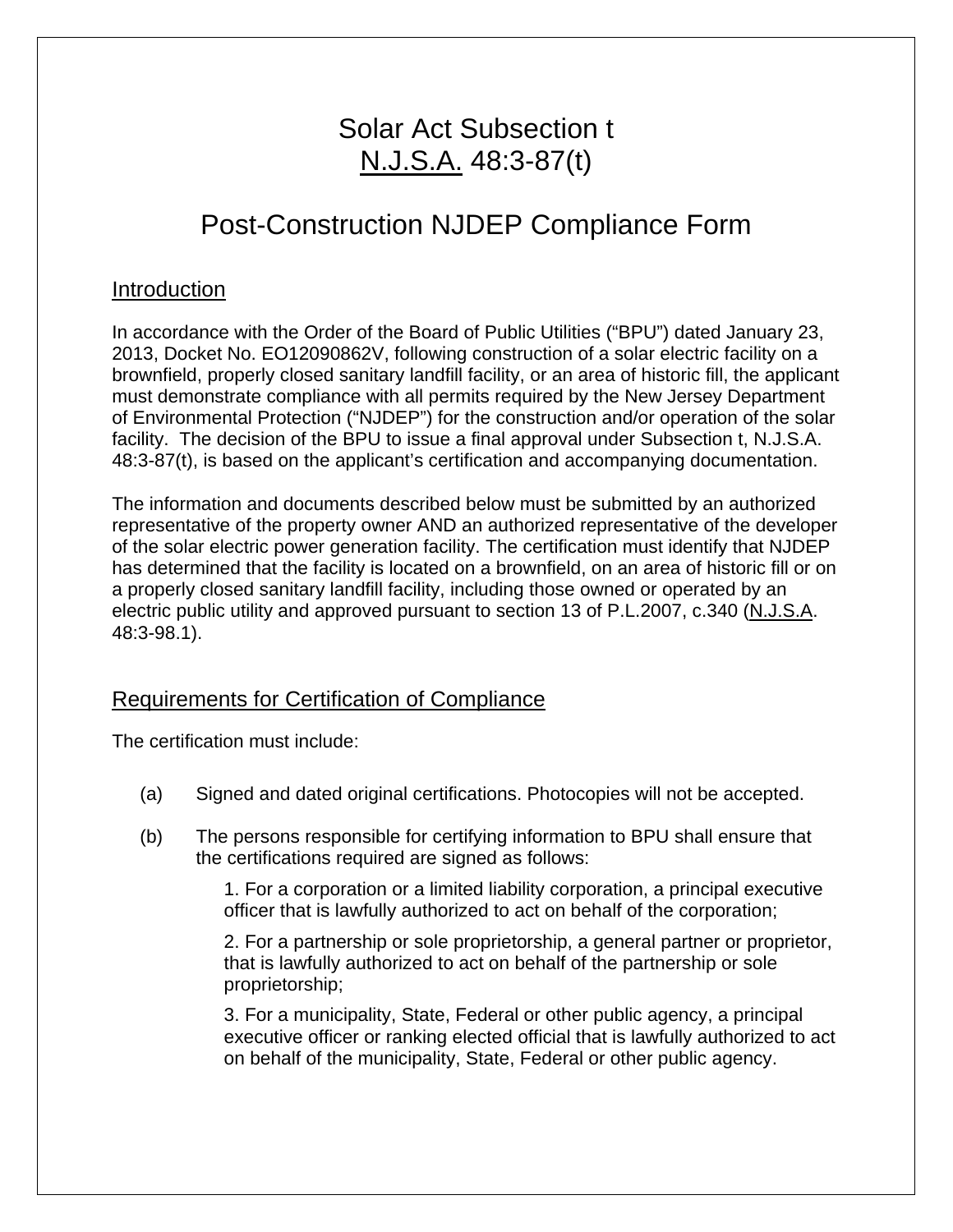| (c) |  |  |  | A person is deemed to be a duly authorized representative only if: |  |  |
|-----|--|--|--|--------------------------------------------------------------------|--|--|
|     |  |  |  |                                                                    |  |  |

1. The authorization is made in writing by a person described in (b) above;

2. The authorization specifies either an individual or a position having a responsibility for the overall operation of the site or activity, such as the position of plant manager, or a superintendent or person of equivalent responsibility (a duly authorized representative may be either a named individual or an individual identifiable by virtue of a title or position within the organization);

3. Documentation identifying the authorization is provided to BPU along with the certification; and

4. A statement identifying that in the event an authorization or certifying signature is no longer valid due to a change in authorization or individual or position, a new authorization satisfying the requirements of this section shall be submitted to BPU along with any reports, information, or applications required to be signed by an authorized representative.

Subsection (t) Applicant

Name of Developer:\_\_\_\_\_\_\_\_\_\_\_\_\_\_\_\_\_\_\_\_\_\_\_\_\_\_\_\_\_\_\_\_\_\_\_\_\_\_\_\_\_\_\_\_\_\_\_\_\_\_\_\_

Address of Facility:  $\blacksquare$ 

SRP Registration No.: \_\_\_\_\_\_\_\_\_\_\_\_\_\_\_\_\_\_\_\_\_\_\_\_\_\_\_\_\_\_BPU Order Docket No:\_\_\_\_\_\_\_\_

Solar Act Subsection t Post-Construction NJDEP Compliance Form, pg. 2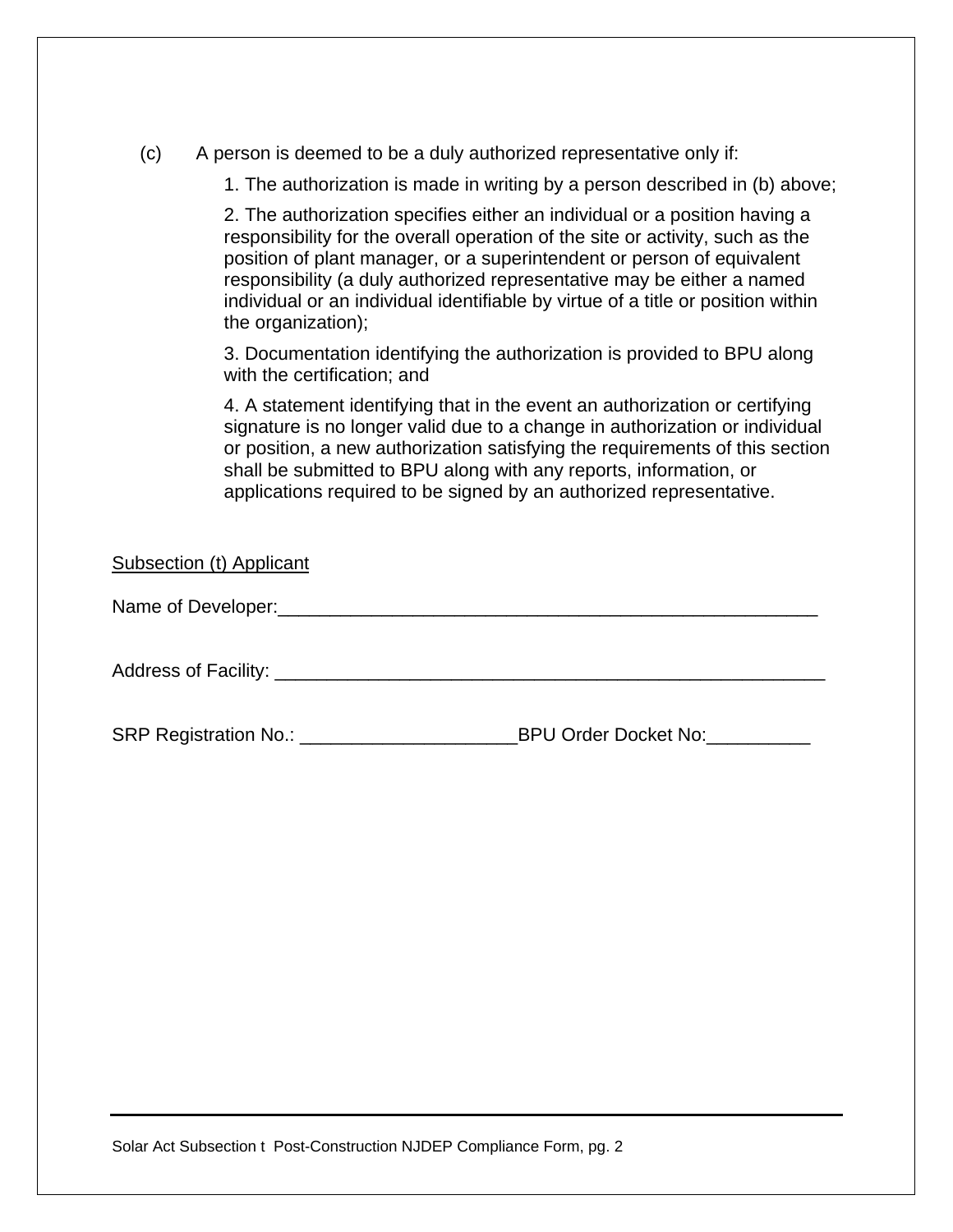### **Instructions**

List all NJDEP permits issued to allow for the construction and/or operation of the above facility and the compliance status for each of these permits. Permit identification and compliance is segregated below into those issued to the solar project/facility owner and those issued to the site owner. Attach additional sheets if necessary and provide copies of the permit cover letters and reference numbers issued by NJDEP for each listed permit.

## Permits Issued to the Applicant/ Solar Project Developer and/or Solar Facility Owner:

| <b>Permit Description/Number</b>                                      | Date Permit Issued | Date Compliance Achieved |  |  |  |  |
|-----------------------------------------------------------------------|--------------------|--------------------------|--|--|--|--|
| <b>Permit Description/Number</b>                                      | Date Permit Issued | Date Compliance Achieved |  |  |  |  |
| <b>Permit Description/Number</b>                                      | Date Permit Issued | Date Compliance Achieved |  |  |  |  |
| <b>Permit Description/Number</b>                                      | Date Permit Issued | Date Compliance Achieved |  |  |  |  |
| <b>Permit Description/Number</b>                                      | Date Permit Issued | Date Compliance Achieved |  |  |  |  |
| <b>Permit Description/Number</b>                                      | Date Permit Issued | Date Compliance Achieved |  |  |  |  |
| Solar Act Subsection t Post-Construction NJDEP Compliance Form, pg. 3 |                    |                          |  |  |  |  |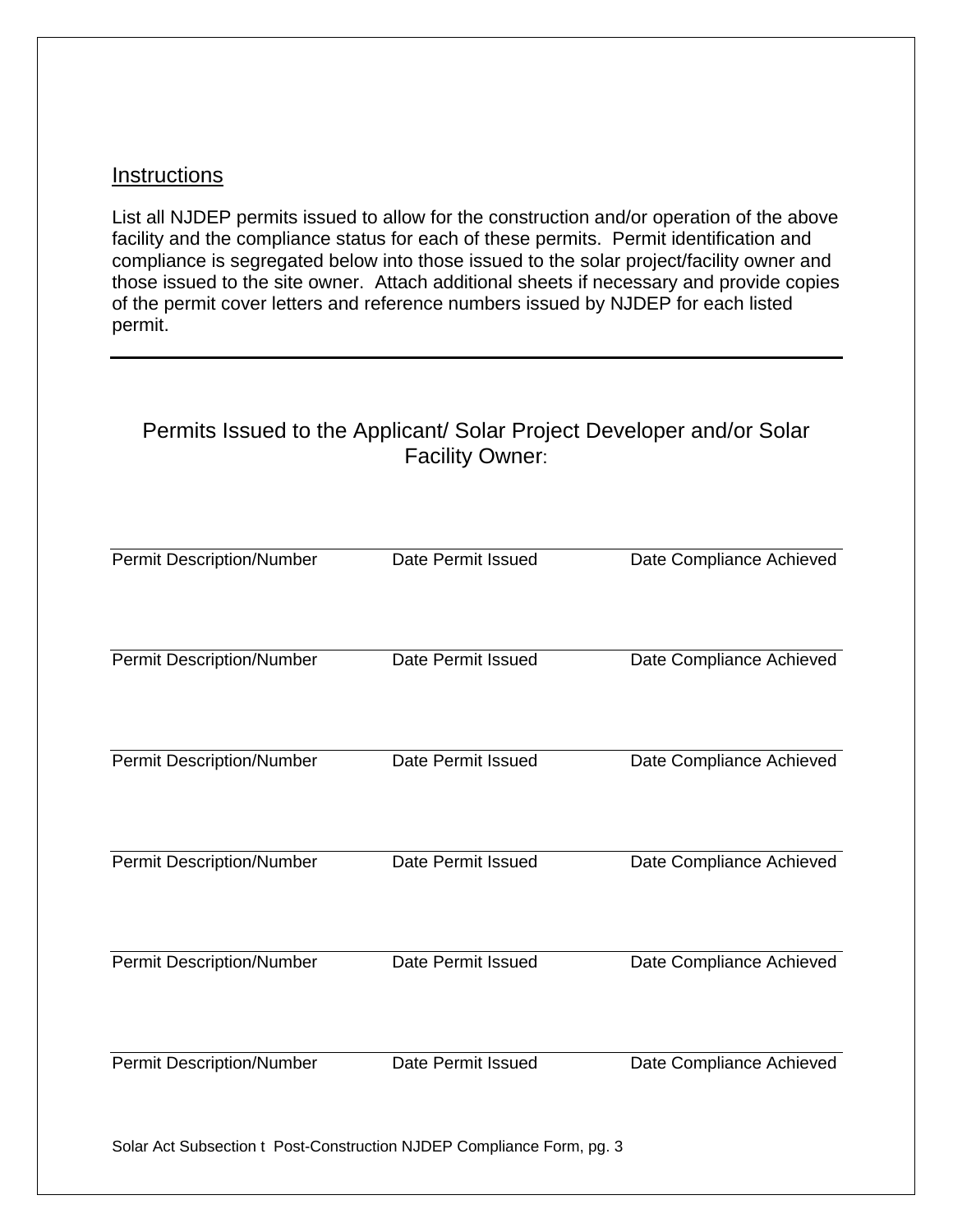## Ongoing Permit Requirements of the Applicant / Solar Project Developer / Solar Facility Operator:

|                                                                       |                                       | Ongoing                  |
|-----------------------------------------------------------------------|---------------------------------------|--------------------------|
| <b>Permit Description/Number</b>                                      | Date Permit Issued                    | Compliance               |
|                                                                       |                                       | Ongoing                  |
| <b>Permit Description/Number</b>                                      | Date Permit Issued                    | Compliance               |
|                                                                       |                                       | Ongoing                  |
| <b>Permit Description/Number</b>                                      | Date Permit Issued                    | Compliance               |
|                                                                       |                                       | Ongoing                  |
| <b>Permit Description/Number</b>                                      | Date Permit Issued                    | Compliance               |
|                                                                       | Permits Issued to the Property Owner: |                          |
| <b>Permit Description/Number</b>                                      | Date Permit Issued                    | Date Compliance Achieved |
|                                                                       |                                       |                          |
| <b>Permit Description/Number</b>                                      | Date Permit Issued                    | Date Compliance Achieved |
| <b>Permit Description/Number</b>                                      | Date Permit Issued                    | Date Compliance Achieved |
| <b>Permit Description/Number</b>                                      | Date Permit Issued                    | Date Compliance Achieved |
| <b>Permit Description/Number</b>                                      | Date Permit Issued                    | Date Compliance Achieved |
|                                                                       |                                       |                          |
| <b>Permit Description/Number</b>                                      | Date Permit Issued                    | Date Compliance Achieved |
| Solar Act Subsection t Post-Construction NJDEP Compliance Form, pg. 4 |                                       |                          |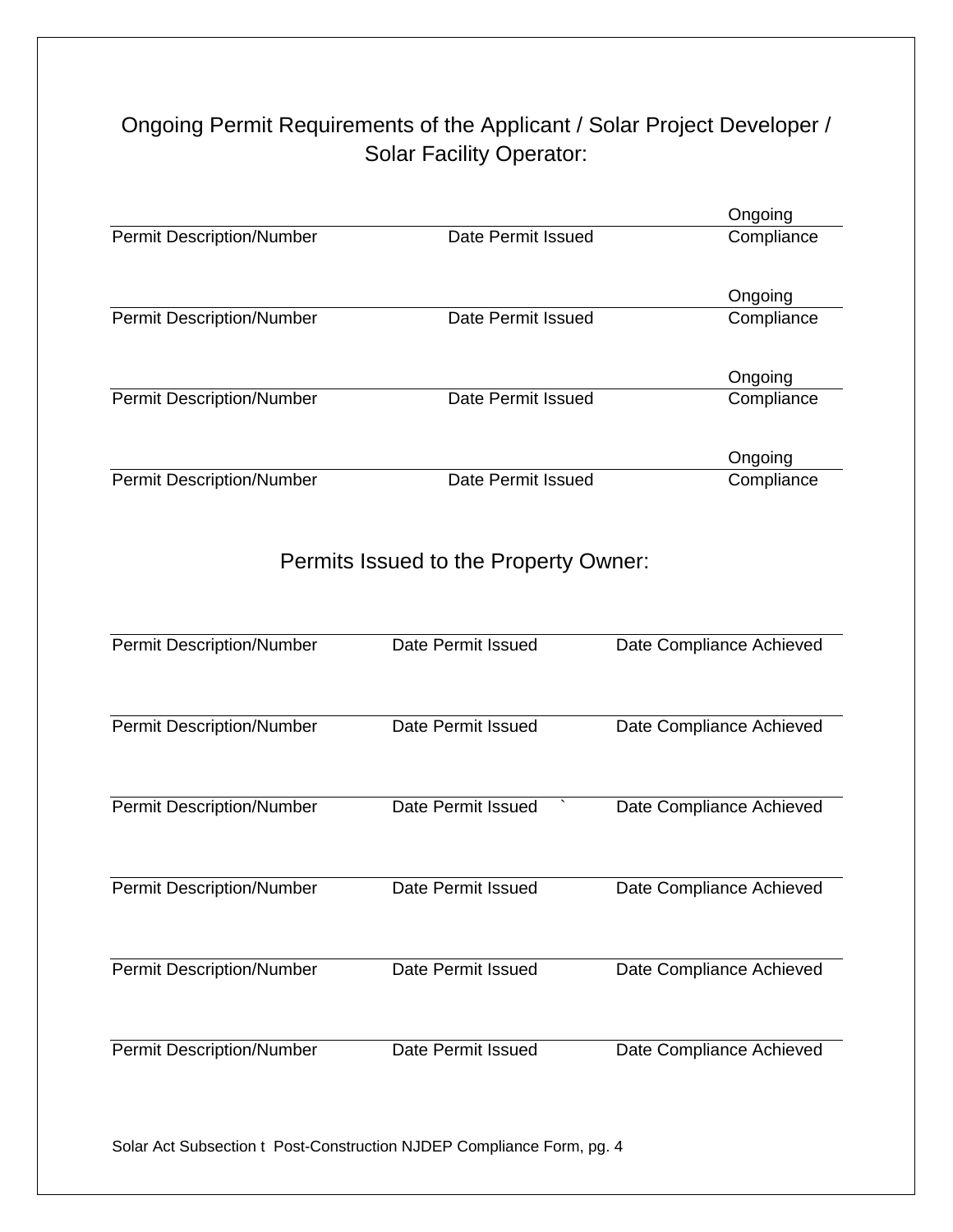### **Certification of Applicant, Project Developer and/or Solar Facility Owner:**

The undersigned warrants, certifies, and represents the following:

1) the information provided in this post-construction NJDEP permit compliance package, including all attachments, has been personally examined, is true, accurate, complete and correct to the best of the undersigned's knowledge, based on personal knowledge or on inquiry of individuals immediately responsible for obtaining the information;

2) the system proposed in the Subsection t application dated \_\_\_\_\_\_\_\_\_\_\_\_\_was constructed, installed and operated as described in the application and in accordance with all BPU rules, applicable laws, and the SREC Registration Program ("SRP");

3) if the project as constructed deviates in any manner from the system conditionally certified by the Board, the applicant has notified the market manager and NJDEP and obtained the appropriate permit modifications;

4) the system proposed in the application was constructed, installed and operated in compliance with the requirements more fully set forth in N.J.S.A. 48:3-87(t) and will continue to be operated in compliance these requirements;

5) the system proposed in the application received all required NJDEP permits and was constructed, installed and operated in compliance with all required NJDEP permits and will continue to be operated in compliance with these NJDEP permits and applicable laws; 6) the undersigned acknowledges that certain information in this certification is subject to disclosure under the Open Public Records Act.

7) the undersigned acknowledges that the submission of false information may be grounds for denial of full certification under Subsection t, *N.J.S.A. 48:3-87 (t)*, and if any of the foregoing statements are willfully false, they are subject to punishment to the full extent of the law, including the possibility of fine and imprisonment.

8) the undersigned acknowledges that full certification under Subsection t, *N.J.S.A. 48:3-87 (t)*, is solely for the purpose of SREC eligibility pursuant to N.J.A.C. 14:8-2.4, and is not intended to serve, nor does it serve, as an approval or certification of compliance with any state, federal, local or regional laws or obligations within the jurisdiction and enforcement authority of NJDEP or any other state, federal, local or regional authority.

9) the undersigned is aware that there are significant civil penalties for knowingly submitting false, inaccurate or incomplete information and that I am committing a crime of the fourth degree if I make a written false statement which I do not believe to be true. I am also aware that if I knowingly direct or authorize the violation of any statute, I am personally liable for the penalties.

### **Solar Facility Developer/Facility Owner**

| <b>Typed/Printed Name:</b> |  |
|----------------------------|--|
| Title:                     |  |
| Signature:                 |  |
| Date:                      |  |

Sworn to and Subscribed Before Me

on this Date of **Example 20** 

Notary:

Solar Act Subsection t Post-Construction NJDEP Compliance Form, pg. 5